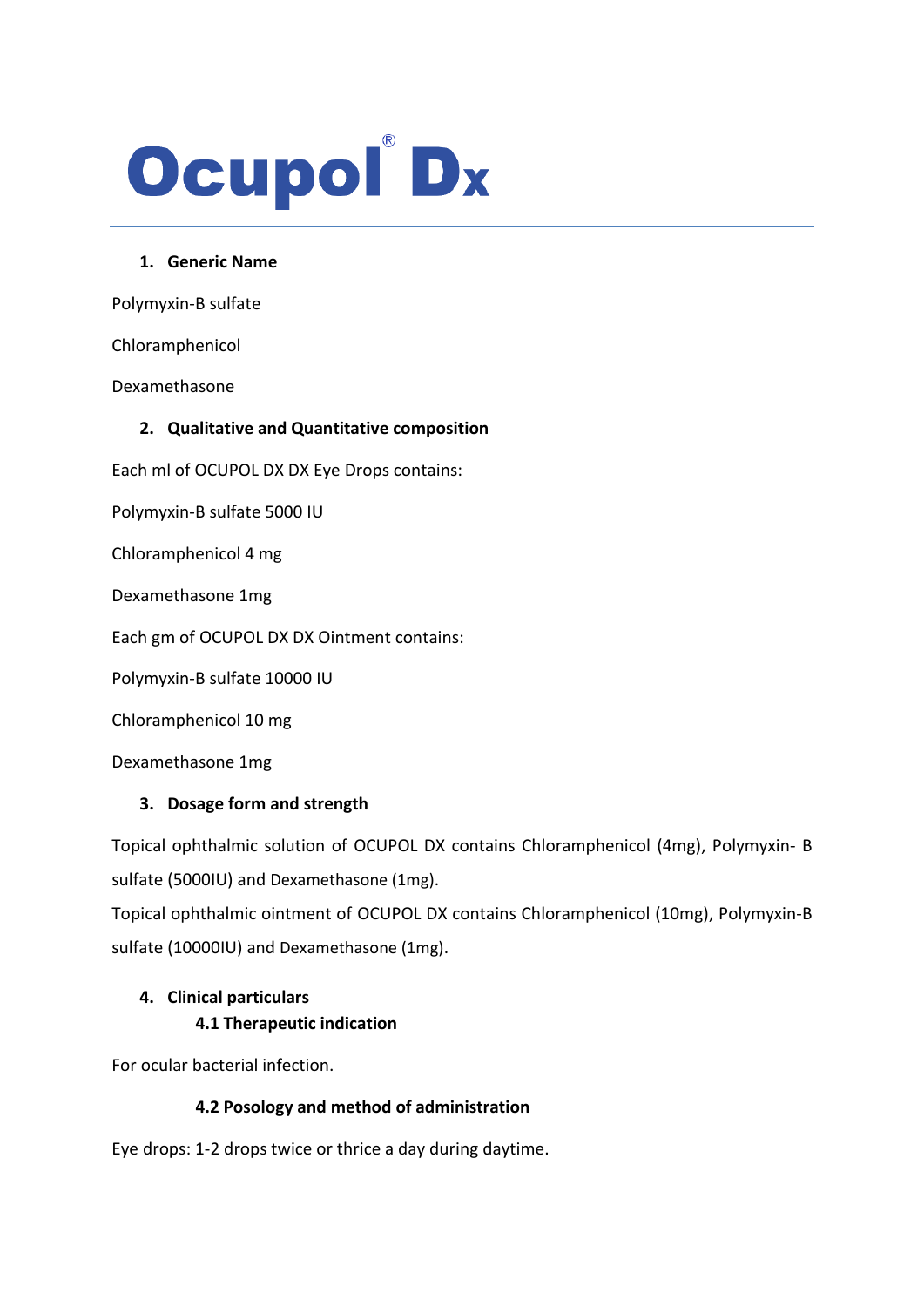Ointment: half an inch ribbon of "OCUPOL DX ointment" before sleeping.

## **4.3 Contraindication**

The use of OCUPOL DX is contraindicated in patients:

- With hypersensitivity to any ingredient of the formulations.
- who have experienced bone marrow suppression during previous exposure to chloramphenicol.
- known personal or family history of blood dyscrasias including aplastic anaemia.
- With fungal eye infections.
- Herpes simplex keratitis.
- Vaccinia, varicella, and other viral infection of cornea or conjunctiva.

# **4.4 Special warnings and precautions for use**

- Chloramphenicol is absorbed systemically from the eye and systemic toxicity has been reported.
- Bone marrow hypoplasia, including aplastic anaemia and death, has been reported following topical use of chloramphenicol. Whilst the hazard is a rare one, it should be borne in mind when assessing the benefits expected from the use of the compound.
- If the eye ointment is to be used on a long-term or intermittent basis, it may be advisable to perform a routine blood profile before therapy and at appropriate intervals thereafter to detect any haemopoietic abnormalities.
- In severe bacterial conjunctivitis and in cases where infection is not confined to the conjunctivae, the topical use of chloramphenicol should be supplemented by appropriate systemic treatment.
- It is recommended that all types of contact lenses be avoided during ocular infections.
- Sensitivity to topically applied aminoglycosides may occur in some patients. Crosssensitivity to other aminoglycosides may also occur.
- Patients using ophthalmic preparations containing neomycin sulphate should be advised to consult a physician if ocular pain, redness, swelling, or irritation worsens or persists.
- Nephrotoxic and neurotoxic reactions have also occurred with systemic polymyxin B. Although these effects have not been reported following topical ocular use of this product, caution is advised with polymyxin B therapy.
- The prolonged use of antibiotics may occasionally result in overgrowth of nonsusceptible organisms, including fungi.
- If new infections appear the drug should be discontinued, and appropriate measures instituted.
- The risk of corticosteroid-induced raised intraocular pressure and/or cataract formation is increased in predisposed patients (e.g. diabetes).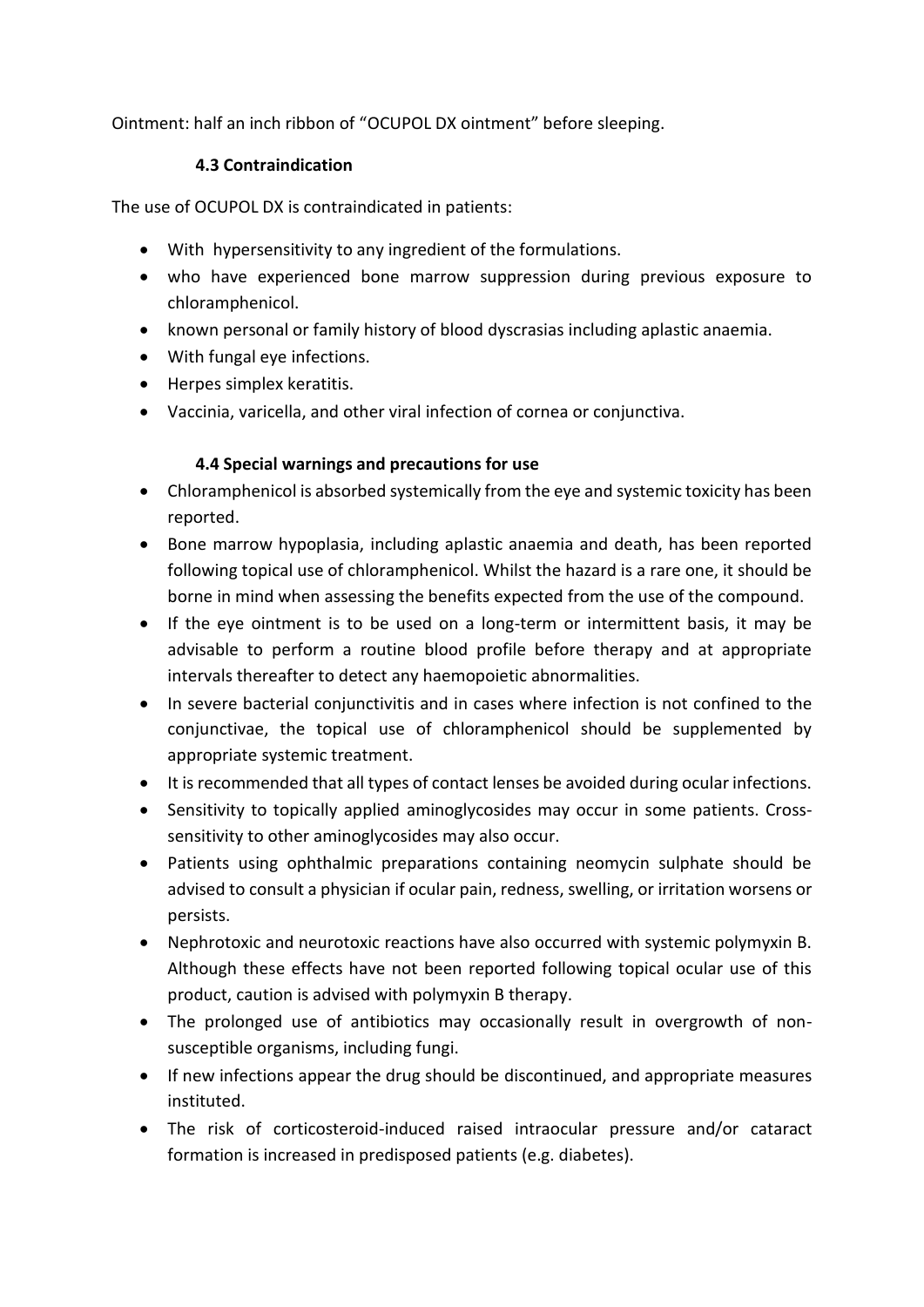- Cushing's syndrome and/or adrenal suppression associated with systemic absorption of ocular dexamethasone may occur after intensive or long-term continuous therapy in predisposed patients, including children and patients treated with CYP3A4 inhibitors (including ritonavir and cobicistat). In these cases, treatment should be progressively discontinued.
- In those diseases causing thinning of the cornea or sclera, perforations have been known to occur with the use of topical corticosteroids.
- Corticosteroids may reduce resistance to and aid in the establishment of nonsusceptible bacterial, fungal, parasitic or viral infections and mask the clinical signs of infection or may suppress hypersensitivity reactions to substances in the product. Fungal infection should be suspected in patients with persistent corneal ulceration who have been or are receiving these drugs and corticosteroid therapy should be discontinued if fungal infection occurs.
- Topical ophthalmic corticosteroids may slow corneal wound healing. Topical NSAIDs are also known to slow or delay healing. Concomitant use of topical NSAIDs and topical steroids may increase the potential for healing problems.
- Visual disturbance may be reported with systemic and topical corticosteroid use. If a patient presents with symptoms such as blurred vision or other visual disturbances, the patient should be considered for referral to an ophthalmologist for evaluation of possible causes which may include cataract, glaucoma or rare diseases such as central serous chorioretinopathy (CSCR) which have been reported after use of systemic and topical corticosteroids.

# **4.5 Drug interactions**

Concomitant administration of chloramphenicol with other drugs liable to depress bone marrow, hence should be avoided.

The risk of increased intraocular pressure associated with prolonged corticosteroid therapy may be more likely to occur with concomitant use of anti-cholinergic, especially atropine and related compounds, in patients predisposed to acute angle closure. The risk of corneal deposits or corneal opacity may be more likely to occur in patients presenting with compromised cornea and receiving polypharmacy with other phosphate containing eye medications. The following drug interactions are possible, but are unlikely to be of clinical significance, following the use of Dexamethasone: The therapeutic efficacy of dexamethasone may be reduced by phenytoin, phenobarbitone, ephedrine and rifampicin. Glucocorticoids may increase the need for salicylates as plasma salicylate clearance is increased. If more than one topical ophthalmic medicinal product is being used, the medicines must be administered at least 5 minutes apart. Eye ointments should be administered last.

## **4.6 Use in special population**

• Pediatric: Safety and efficacy in children has not been established.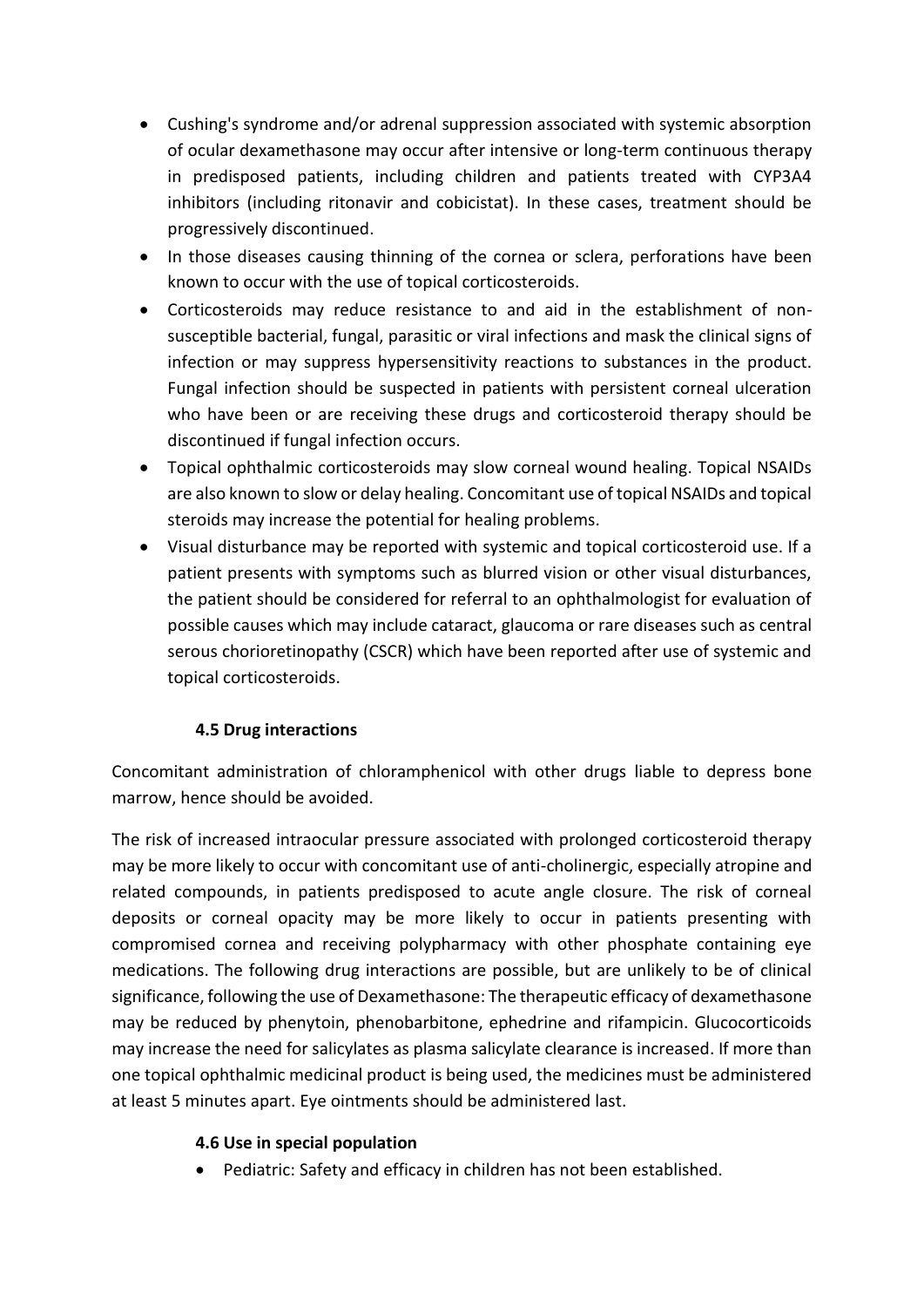- Geriatric: Safety and efficacy in children has not been established.
- Liver impairment: Use with caution.
- Renal failure: Use with caution.
- Pregnancy and lactation: The safety of topical chloramphenicol in pregnancy and lactation has not been established. Chloramphenicol may be absorbed systemically following the use of eye ointment and may cross the placenta and appear in breast milk. Therefore, this product is not recommended for use during pregnancy and lactation.

# **4.7 Effects on ability to drive and use machine**

Patients should be cautioned against engaging in activities requiring complete mental alertness, and motor coordination such as operating machinery until their response to OCUPOL DX is known.

# **4.8 Undesirable effects**

The adverse reactions reported with OCUPOL DX eye drops/ointment – Periorbital oedema, Ocular hyperaemia, Face oedema, Hypersensitivity.

# **4.9 Overdose**

There is limited experience of overdose with OCUPOL DX. Initiate general symptomatic and supportive measures in all cases of overdosages where necessary.

# **5. Pharmacological properties 5.1 Mechanism of action**

Polymyxin B sulfate has a bactericidal action against almost all gram-negative bacilli except the Proteus group. Polymyxin B sulfate interacts with the lipopolysaccharide of the cytoplasmic outer membrane of Gram-negative bacteria, altering membrane permeability and causing cell death. It does not need to enter the cell.

Chloramphenicol is lipid-soluble, allowing it to diffuse through the bacterial cell membrane. It then reversibly binds to the L16 protein of the 50S subunit of bacterial ribosomes, where transfer of amino acids to growing peptide chains is prevented (perhaps by suppression of peptidyl transferase activity), thus inhibiting peptide bond formation and subsequent protein synthesis.

Dexamethasone is a glucocorticoid agonist. Unbound dexamethasone crosses cell membranes and binds with high affinity to specific cytoplasmic glucocorticoid receptors. This complex binds to DNA elements (glucocorticoid response elements) which results in a modification of transcription and, hence, protein synthesis in order to achieve inhibition of leukocyte infiltration at the site of inflammation, interference in the function of mediators of inflammatory response, suppression of humoral immune responses, and reduction in edema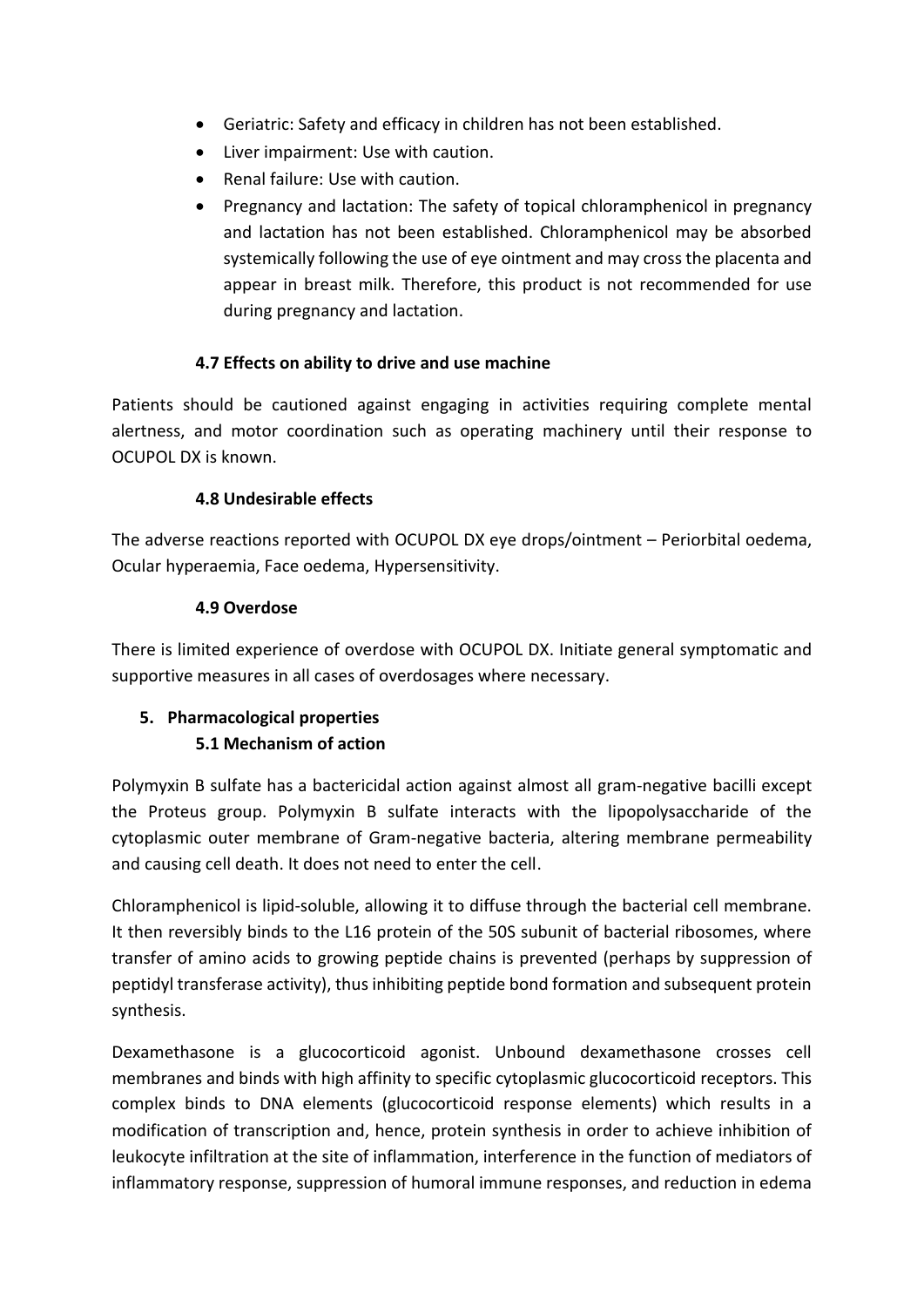or scar tissue. The anti-inflammatory actions of dexamethasone are thought to involve phospholipase A2 inhibitory proteins, lipocortins, which control the biosynthesis of potent mediators of inflammation such as prostaglandins and leukotrienes. susceptible organisms. Chloramphenicol stops bacterial growth by binding to the bacterial ribosome (blocking peptidyl transferase) and inhibiting protein synthesis.

# • **Pharmacodynamic properties**

Polymyxin B sulfate is a mixture of polymyxins B1 and B2, obtained from Bacillus polymyxins strains. They are basic polypeptides of about eight amino acids and have cationic detergent action on cell membranes. Polymyxin B is used for infections with gram-negative organisms, but may be neurotoxic and nephrotoxic. All gram-positive bacteria, fungi, and the gramnegative cocci, N. gonorrhoea and N. meningitides, are resistant.

Chloramphenicol is a broad-spectrum antibiotic that was derived from the bacterium Streptomyces Venezuela and is now produced synthetically. Chloramphenicol is effective against a wide variety of microorganisms, but due to serious side-effects (e.g., damage to the bone marrow, including aplastic anaemia) in humans, it is usually reserved for the treatment of serious and life-threatening infections (e.g., typhoid fever). Chloramphenicol is bacteriostatic but may be bactericidal in high concentrations or when used against highly susceptible organisms. Chloramphenicol stops bacterial growth by binding to the bacterial ribosome (blocking peptidyl transferase) and inhibiting protein synthesis.

Dexamethasone and its derivatives, dexamethasone sodium phosphate and dexamethasone acetate, are synthetic glucocorticoids. Used for its anti-inflammatory or immunosuppressive properties and ability to penetrate the CNS, dexamethasone is used alone to manage cerebral edema and with tobramycin to treat corticosteroid-responsive inflammatory ocular conditions.

# **5.2 Pharmacokinetic properties**

Polymyxin B sulfate is not absorbed from the gastrointestinal tract, except in infants who may absorb up to 10% of a dose. It is not absorbed through mucous membranes, or intact or denuded skin. Peak plasma concentrations after intramuscular injection usually occur within 2 hours, but are variable and Polymyxin B sulfate is partially inactivated by serum. It is widely distributed and extensively bound to cell membranes in the tissues; it does not appear to be highly bound to serum proteins. Accumulation may occur after repeated doses. There is no diffusion into the CSF and it does not cross the placenta. Polymyxin B is reported to have a serum half-life of about 6 hours but this is prolonged in renal impairment; values of 2 to 3 days have been reported in patients with a creatinine clearance of less than 10 mL/minute. Polymyxin B sulfate is excreted mainly by the kidneys by glomerular filtration, about 60% of a dose being recovered unchanged in the urine, but there is a time lag of 12 to 24 hours before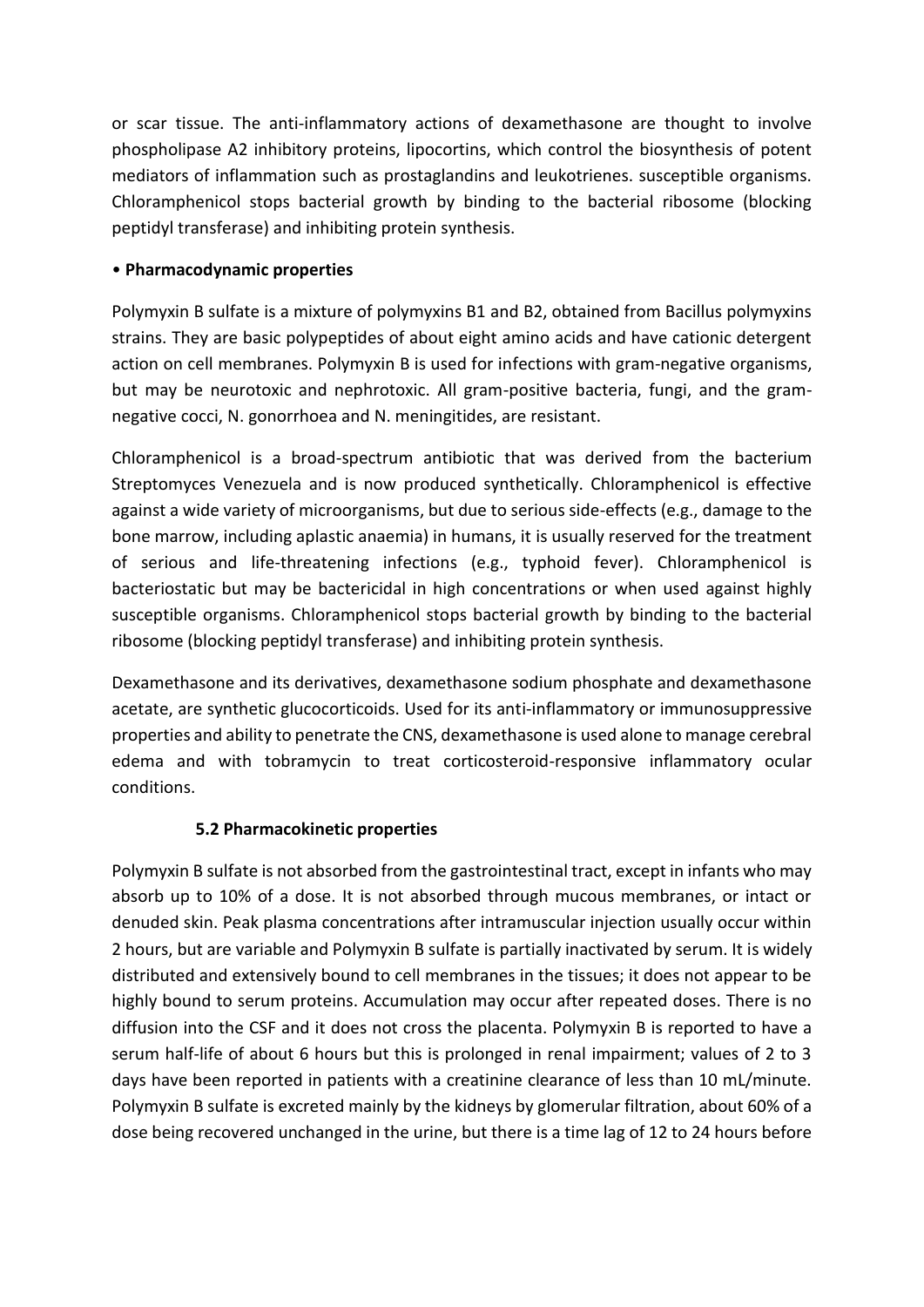Polymyxin B is recovered in the urine. Polymyxin B is not removed to an appreciable extent by peritoneal dialysis or haemodialysis.

Chloramphenicol is active when given orally and, unlike most other antibacterial, it diffuses into the CSF even when the meninges are not inflamed. The majority of a dose is inactivated in the liver, only a small proportion appearing unchanged in the urine.

### Dexamethasone:

## Absorption

When given topically to the eye, Dexamethasone is absorbed into the aqueous humour, cornea, iris, choroid, ciliary body and retina. Systemic absorption occurs but may be significant only at higher dosages or in extended paediatric therapy. Up to 90% of dexamethasone is absorbed when given by mouth; peak plasma levels are reached between 1 and 2 hours after ingestion and show wide individual variations.

#### **Distribution**

Tissue distribution studies in animals show a high uptake of dexamethasone by the liver, kidney and adrenal glands; a volume of distribution has been quoted as 0.58 l/kg. In man, over 60% of circulating steroids are excreted in the urine within 24 hours, largely as unconjugated steroid.

## Metabolism

Dexamethasone sodium phosphate is rapidly converted to dexamethasone within the circulation. Up to 77% of dexamethasone is bound to plasma proteins, mainly albumin. This percentage, unlike cortisol, remains practically unchanged with increasing steroid concentrations. The mean plasma half-life of dexamethasone is 3.6 ± 0.9h.

#### Excretion

Dexamethasone also appears to be cleared more rapidly from the circulation of the foetus and neonate than in the mother; plasma dexamethasone levels in the foetus and the mother have been found in the ratio of 0.32:1.

## **6. Nonclinical properties**

## **6.1 Animal Toxicology or Pharmacology**

The biweekly transscleral iontophoresis with either the citrate buffer or dexamethasone phosphate at cathodic doses up to and including 20 mA-min and currents up to, and including -4 mA for 24 weeks was well-tolerated. Transient signs of conjunctival hyperemia and chemosis, mild corneal opacity, and fluorescein staining of the cornea were noted and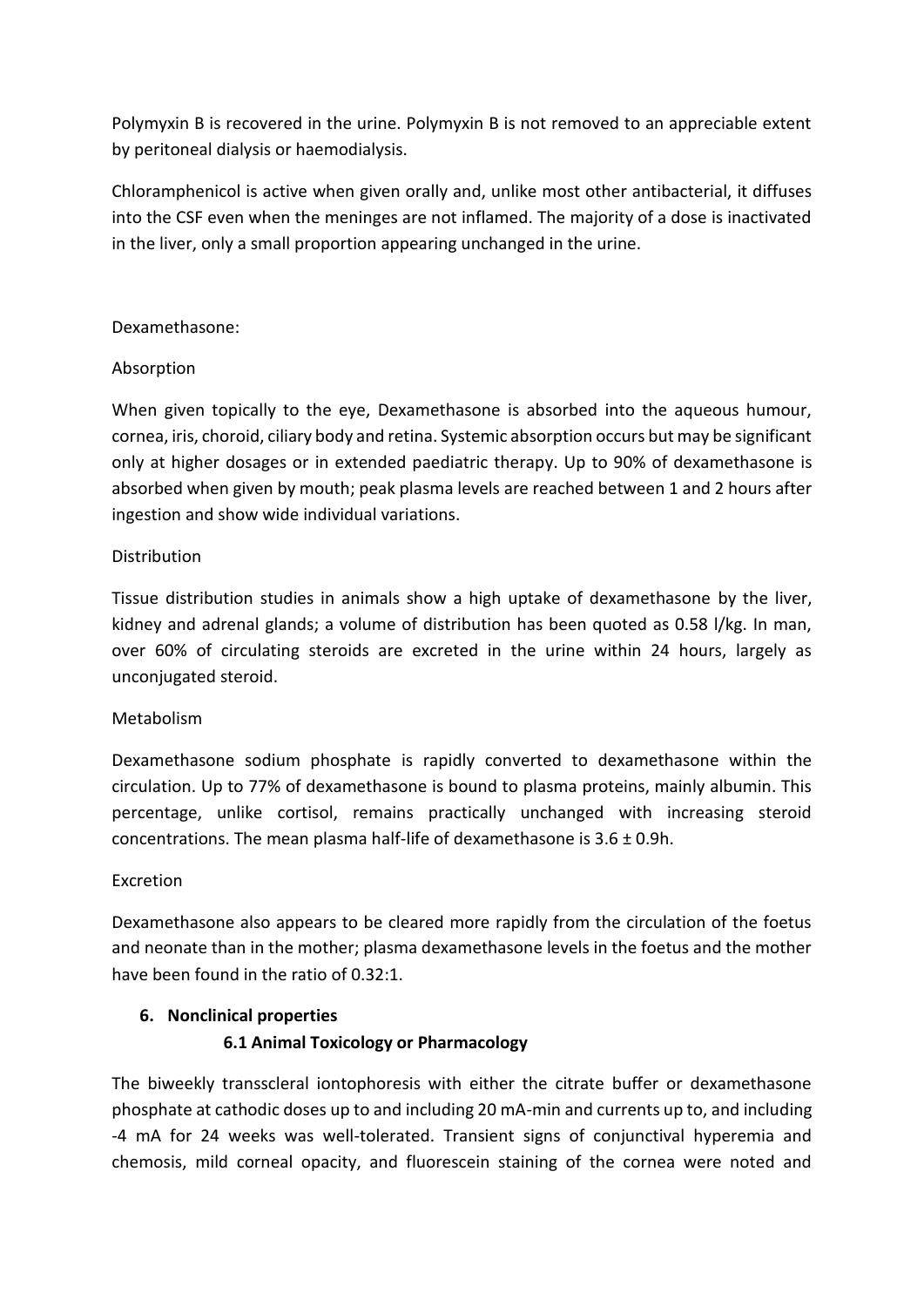attributed to expected ocular reactions to the temporary placement of the ocular applicator and application of iontophoresis. There was no dexamethasone phosphate-, dexamethasone- , or iontophoresis-related effects on IOP, electroretinography, or histopathology. Reductions in body weight gain, anemia, decreased leukocyte and lymphocyte counts, compromised liver function, enlarged liver, and reduced spleen weight were consistent with systemic corticosteroid-mediated pharmacology, repeated use of anesthesia, stress, and sedentariness, and unlikely to be related to iontophoresis application.

# **7. Description**

# Chloramphenicol

Chloramphenicol is a semisynthetic, broad-spectrum antibiotic derived from Streptomyces venequelae with primarily bacteriostatic activity. The chemical name is 2,2-dichloro-N- [(1R,2R)-1,3-dihydroxy-1-(4-nitrophenyl)propan-2-yl]acetamide. Its empirical formula and molecular weight is  $C_{11}H_{12}Cl_2N_2O_5$  and 323.13 g/mol.



Polymyxin-B sulfate

Polymyxin B is a mixture of the polypeptides polymyxins B1 and B2, both obtained from Bacillus polymyxa strains, with antimicrobial activity. The chemical name is N-[(2S)-4- amino-1-[[(2S,3R)-1-[[(2S)-4-amino-1-oxo-1-[[(3S,6S,9S,12S,15R,18R,21S)-6,9,18-tris(2-aminoethyl)- 15-benzyl-3-[(1R)-1-hydroxyethyl]-12-(2-methylpropyl)-2,5,8,11,14,17,20-

heptaoxo1,4,7,10,13,16,19-heptazacyclotricos-21-yl]amino]butan-2-yl]amino]-3- hydroxy-1 oxobutan-2-yl]amino]-1-oxobutan-2-yl]-6-methyloctanamide . Its empirical formula and molecular weight is  $C_{56}H_{98}N_{16}O_{13}$  and 1203.5 g/mol.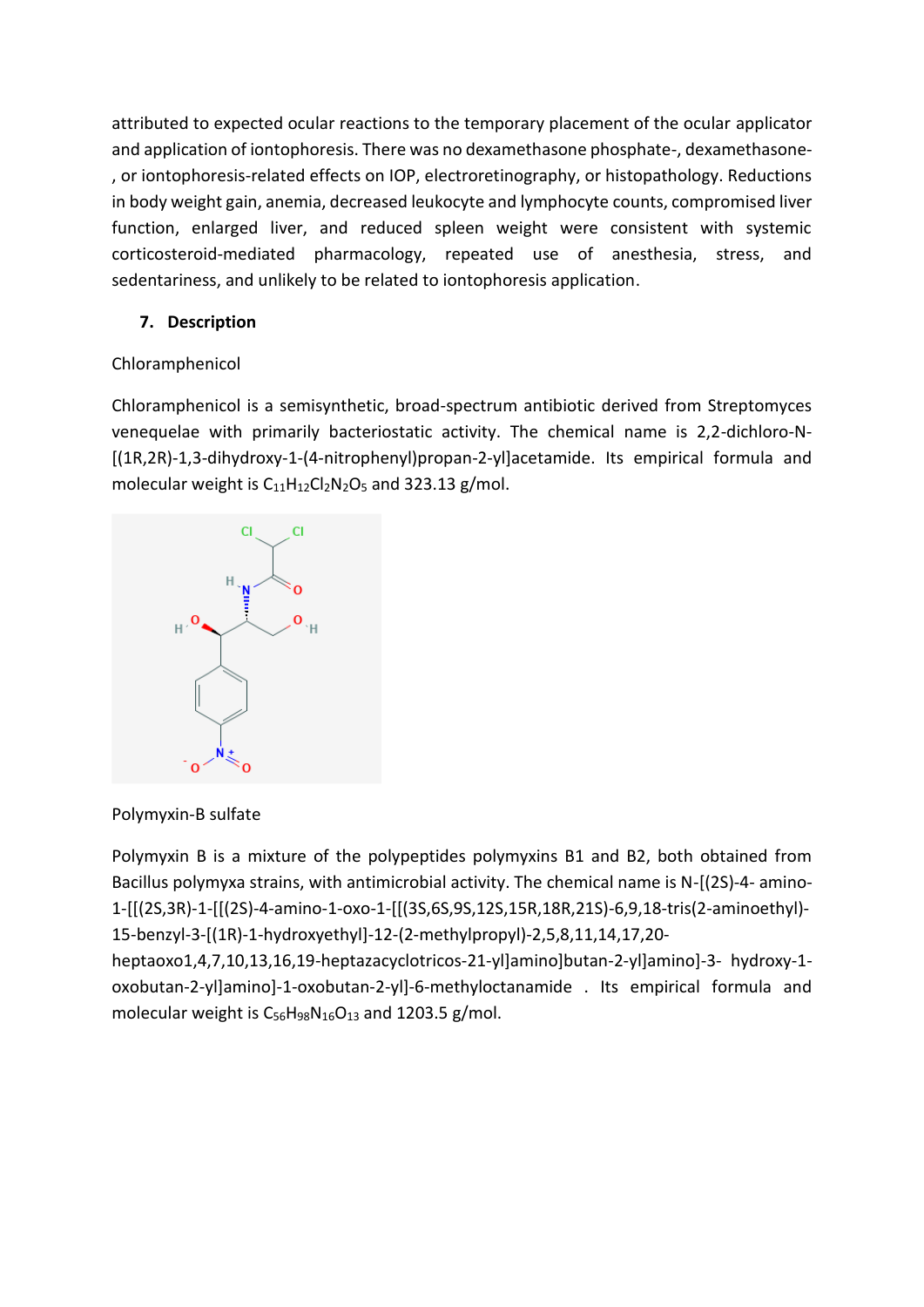

# Dexamethasone

Dexamethasone is a synthetic adrenal corticosteroid with potent anti-inflammatory properties. Its chemical name is (8S,9R,10S,11S,13S,14S,16R,17R)-9-fluoro-11,17-dihydroxy-17-(2-hydroxyacetyl)-10,13,16-trimethyl-6,7,8,11,12,14,15,16 octahydrocyclopenta [a]phenanthren-3-one. The empirical formula and molecular weight is  $C_{22}H_{29}FO_5$  and 392.5 g/mol.

# **8. Pharmaceutical particulars 8.1 Incompatibilities**

There are no known incompatibilities.

# **8.2 Shelf-life**

OCUPOL DX eye drops- 18 months.

OCUPOL DX eye ointment-24 months.

## **8.3 Packaging Information**

OCUPOL DX Drops is available in 5 ml lupolen vial

OCUPOL DX Ointment is available in a tube of 5 g.

# **8.4 Storage and handling instructions**

Store in cool and dry place.

# **9. Patient Counselling Information 9.1 Adverse reactions**

Refer part 4.8

# **9.2 Drug Interactions**

Refer part 4.8